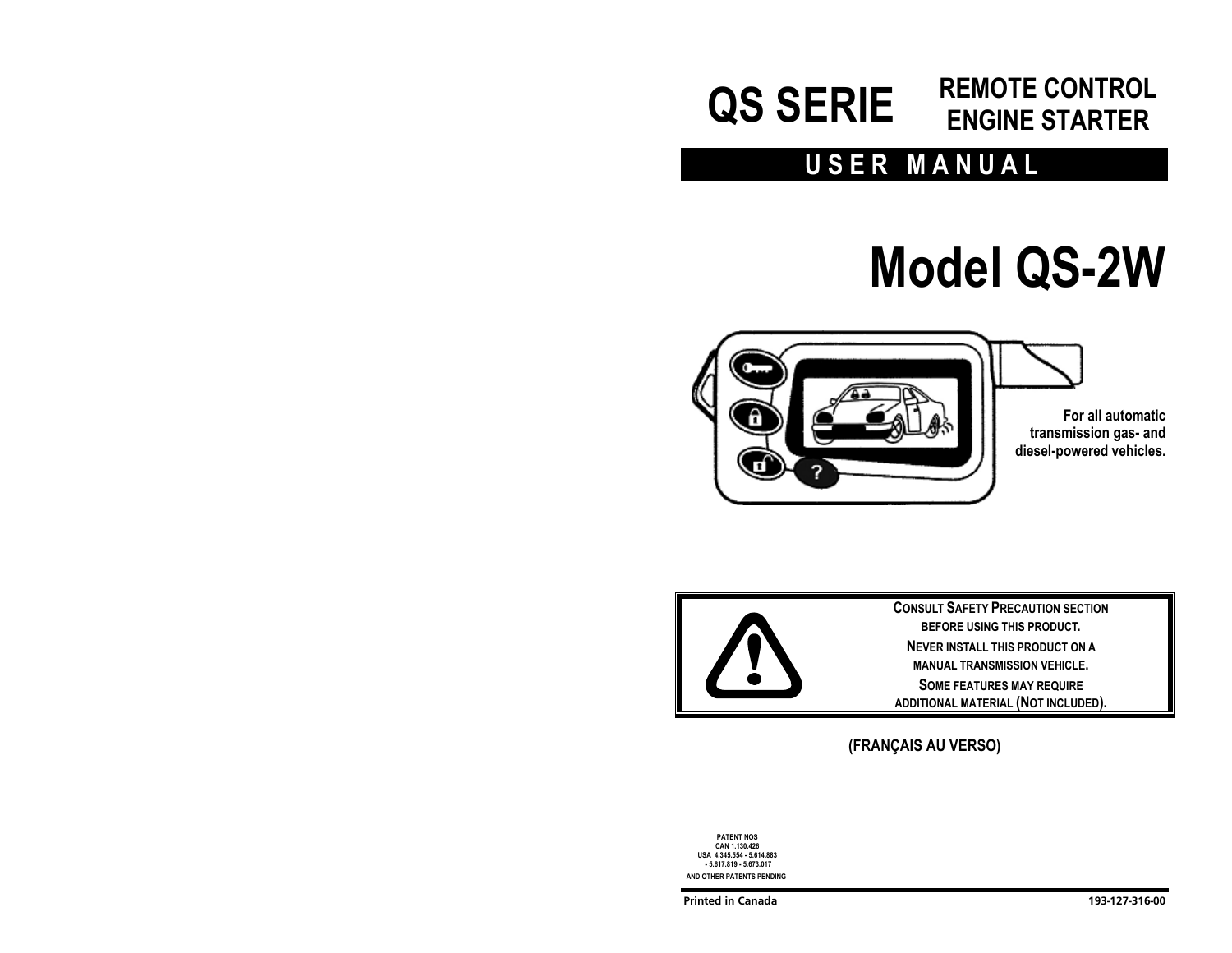## **GOVERNMENT REGULATIONS**

This device complies with the requirements of Industry Canada (IC) - Management of Radiofrequencies, as specified in document CNR-210. Its use is authorized only on a no-interference, no-protection basis; in other words, this device must not be used if it is determined that it causes harmful interference to services authorized by IC. In addition, the user of this device must accept any radio interference that may be received, even if this interference could affect the operation of the device.



This device complies with Part 15 of the FCC rules.

Operation is subject to the following two conditions:

- (1) this device may not cause harmful interference and
- (2) this device must accept interference that may cause undesired operation.

This equipment has been tested and found to comply with the limits for a class B digital device, pursuant to Part 15 of the FCC Rules. These limits are designed to provide reasonable protection against harmful interference in a residential installation. This equipment generates, uses and can radiate radio frequency energy and, if not installed and used in accordance with the instruction manual, may cause harmful interference to radio communications. However, there is no guarantee that interference will not occur in a particular installation. If this equipment does cause harmful interference to radio or television, which can be determined by turning the equipment OFF and ON, the user is encouraged to try to correct the interference by one or more of the following measures:

- Reorient or relocate the receiving antenna.
- **Increase the separation between the equipment and receiver.**
- Connect the equipment to an outlet on a circuit different from that to which the receiver is connected.
- Consult the dealer or an experienced radio / TV technician for help.

#### **Warning:**

Changes or modifications not expressly approved by <manufacturer> could void the user's authority to operate the equipment.

> 1164, Route 220 St-Élie d'Orford (Québec) Canada J0B 2S0

516A Elm Street Manchester, NH 03101 USA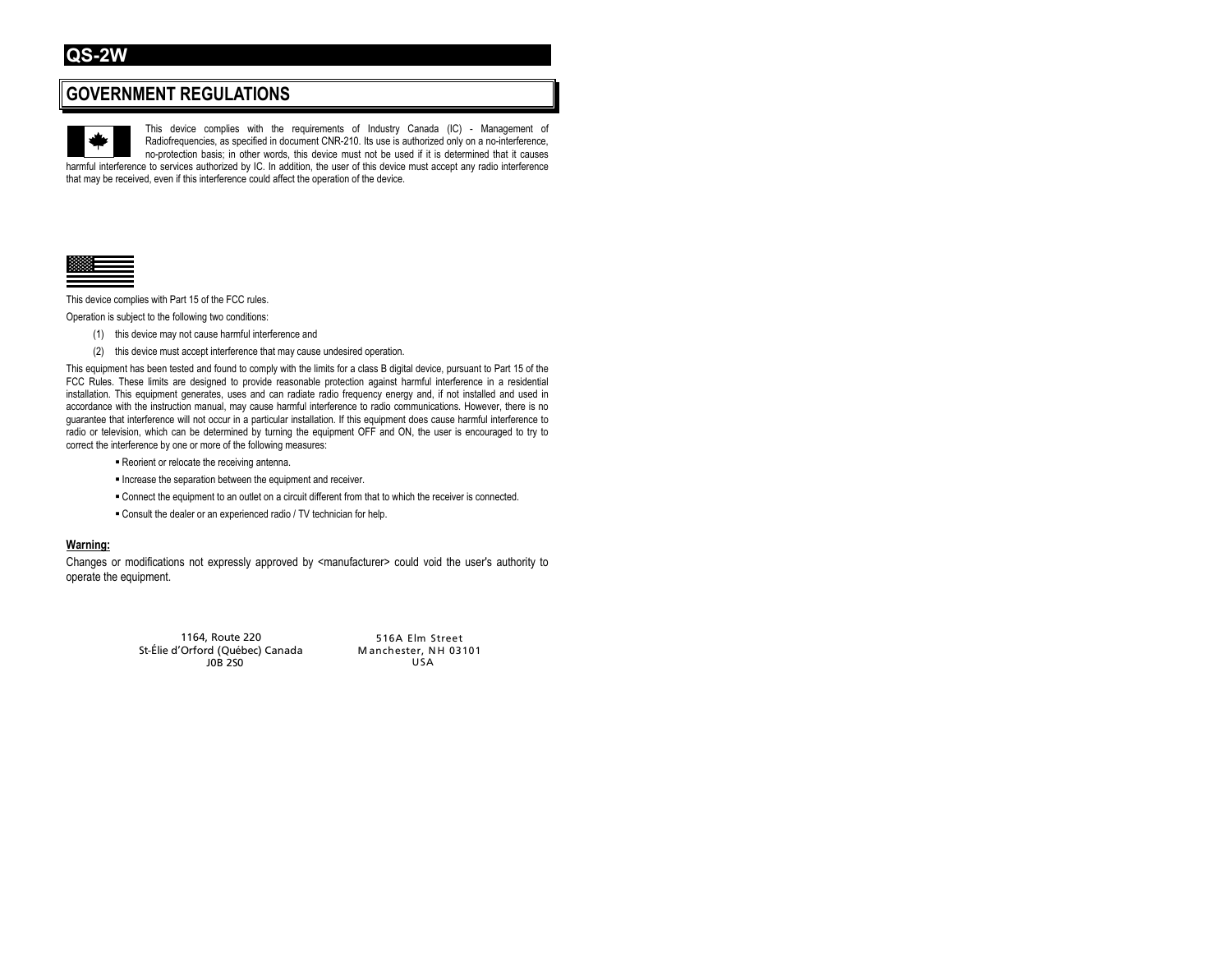## **THANK YOU FOR CHOOSING A PRIVATE LABEL "QS SERIE" REMOTE CAR STARTER!**

Like you, we are concerned with the environment. This is why we are suggesting you to use the two-minute runtime when you remote-start your vehicle to warm up engine fluids.

We take this opportunity to remind you to properly defrost your windows and remove all the snow on your vehicle before driving on public roads.

*Rolling igloos are extremely dangerous!* 

We wish you an excellent journey with your remote engine starter!

# Table of contents

| $\sim$ 2 |  |
|----------|--|
|          |  |
|          |  |
|          |  |
|          |  |
|          |  |
|          |  |
|          |  |
|          |  |
|          |  |

**QS-2**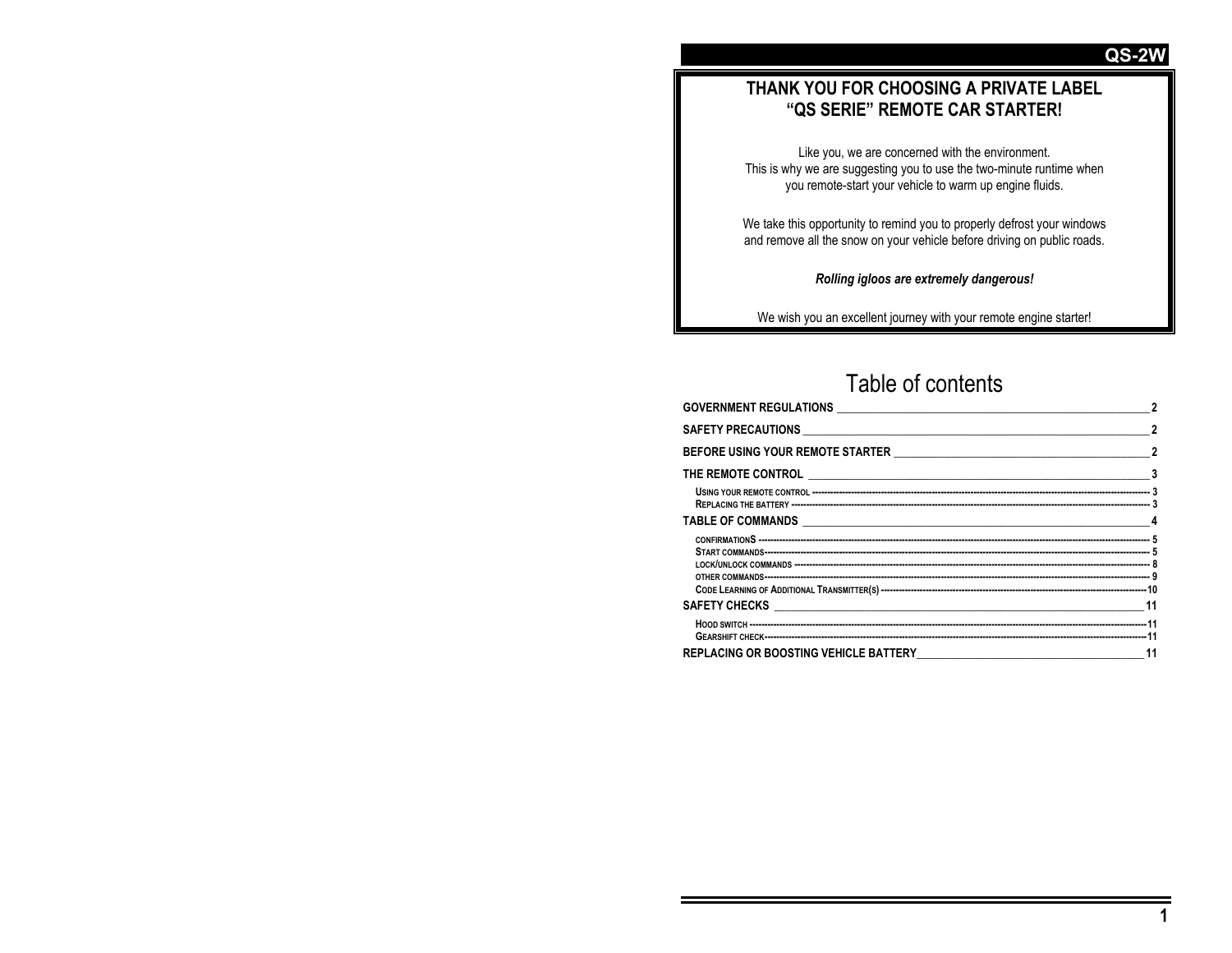## **SAFETY PRECAUTIONS**

Before using this product, carefully read the following safety precautions.

- Immediately report any malfunction to the authorized dealer that performed installation.
- Under no circumstance can this product or its use be modified.
- Always turn off main switch when vehicle is parked in an enclosed, unventilated area or is in for servicing.
- Always turn off main switch when not using your Remote Starter for extended periods of time.
- Keep remote controls away from children.
- Have your engine tuned regularly to ensure optimum performance of your Remote Starter.
- Make sure your windshield wipers are turned off before leaving vehicle.
- Regularly check safety features that stop engine (see SAFETY CHECKS on page 11.)
- Make sure you comply with all local regulations, which may prohibit leaving your engine running when vehicle is unattended in a public place.
- Always advise service personnel that your vehicle is equipped with a Remote Starter.
- We strongly recommend that you have your Remote Starter checked annually. Contact the dealer in your area.

## **BEFORE USING YOUR REMOTE STARTER**

Before leaving your vehicle, set the various controls in order to use your Remote Starter.

- Set heating/air-conditioning controls to desired position. (When the remote starter starts your engine, it will also turn on your climate control system.)
- Turn your windshield wipers to the **OFF** position.
- Make sure gearshift is in **P**.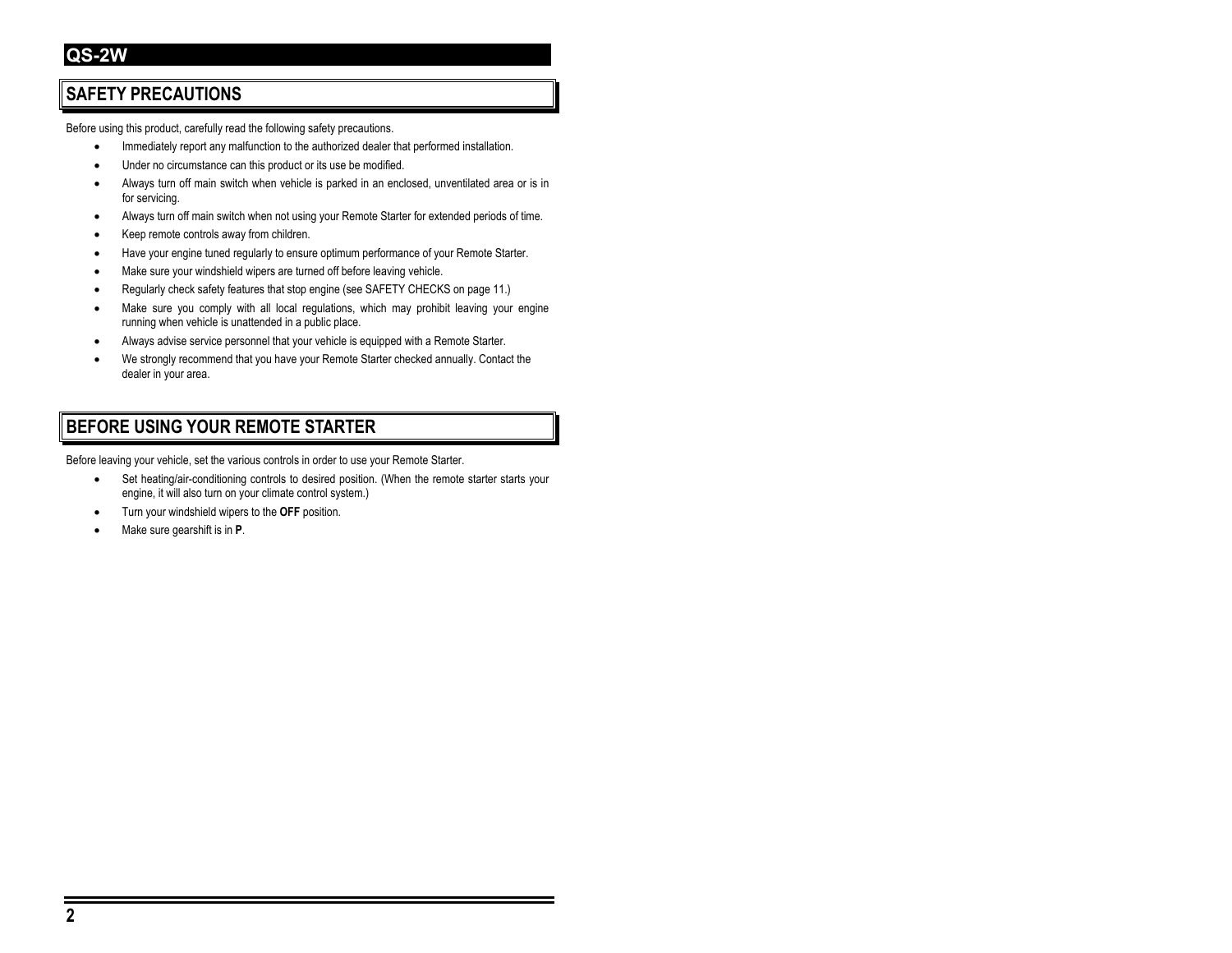## **THE REMOTE CONTROL**

Your remote control has been designed to fit the natural contours of your hand so that it is easier to use. It works off one regular AAA battery.

Up to three additional remote controls can be assigned to your vehicle. See your dealer for replacement batteries or additional remote controls.

**NOTE**: The range of your remote control can be affected by a weak battery, interference from nearby metal structures, hydro poles, or crowded parking lots.

## **USING YOUR REMOTE CONTROL**

To send a command, press for **two** seconds on the appropriate button.

Command may not be sent if the button is not pressed long enough.

Even if the button is pressed for more than two seconds, only one command is sent.

Remote control beeps once (low beep) at the beginning of the transmission then beeps again



(high beep) at the end of the transmission, i.e. about 2 seconds after the button was pressed.

Immediately after a command is sent, remote control switches to receive mode for 5 seconds while waiting for a confirmation signal.

Remote control sends audible (piezo), visual (LCD display) and physical (vibration) confirmations which are described later in this guide. After issuing the confirmation signals, remote control switches to sleep mode to reduce battery consumption.

Note: Communication between the vehicle and remote control only takes place in one direction at a time, therefore it is better to wait for a command to be confirmed before sending another command, otherwise the vehicle and remote control could transmit at the same time which would block the command sent and the confirmation signal received.

Remote control shown could differ from that included in the kits.

## **REPLACING THE BATTERY**

We strongly recommend keeping a replacement battery in your glove compartment.

Remote control needs one AAA battery.

To replace the battery, slide the latch sideways and remove battery cover on the back of the remote control case, remove old battery and replace it with a new one.

Make sure the battery is the right way round; see pictogram inside the cover.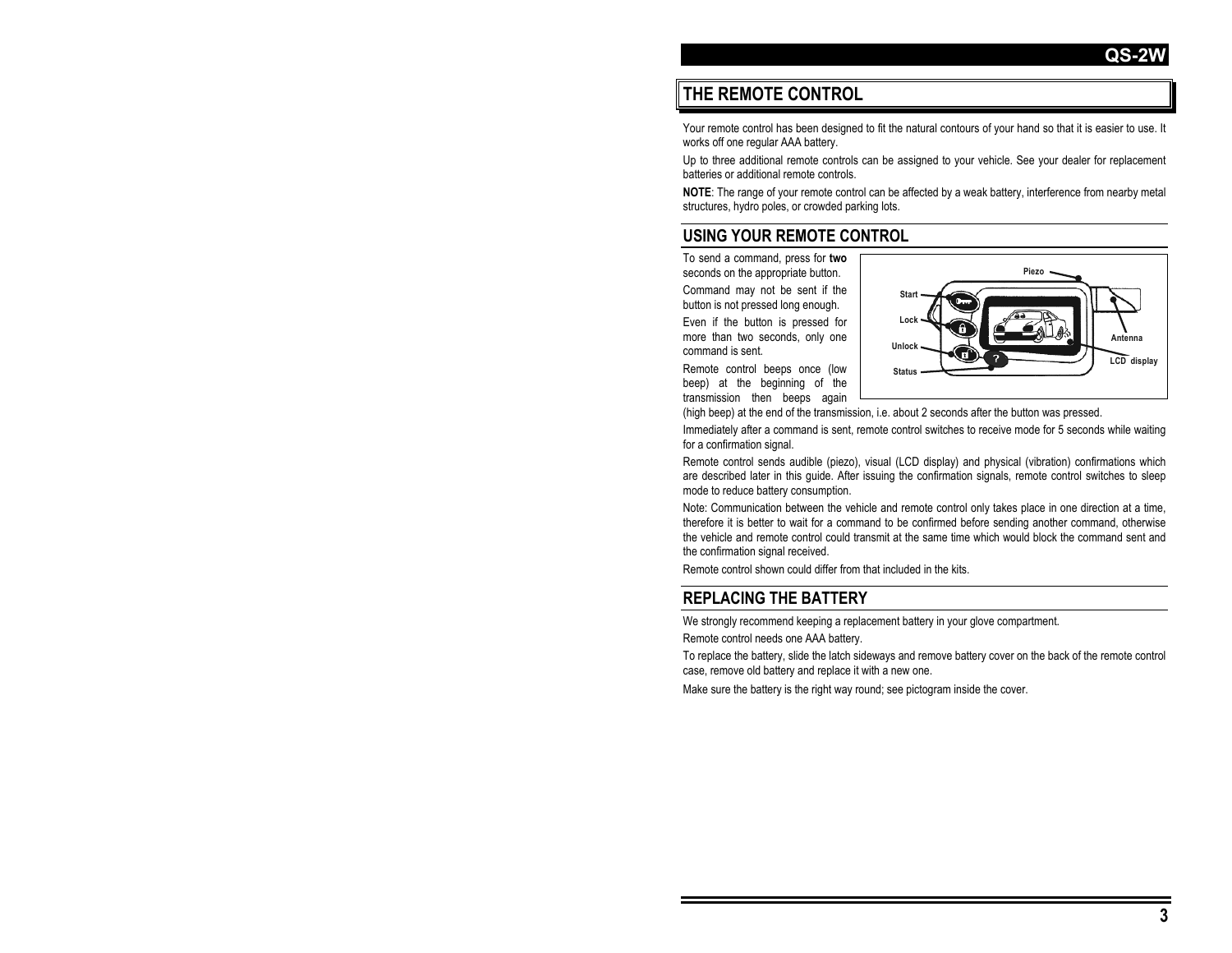## **TABLE OF COMMANDS**

|                                                                                                                                                                                                                                                                                                               |                                                                                                                                                                                                                                                                                                                                                  |             |                     | <b>CONFIRMATIONS</b> |                       |                  |  |  |  |  |
|---------------------------------------------------------------------------------------------------------------------------------------------------------------------------------------------------------------------------------------------------------------------------------------------------------------|--------------------------------------------------------------------------------------------------------------------------------------------------------------------------------------------------------------------------------------------------------------------------------------------------------------------------------------------------|-------------|---------------------|----------------------|-----------------------|------------------|--|--|--|--|
| <b>COMMANDS</b>                                                                                                                                                                                                                                                                                               | <b>BUTTONS</b>                                                                                                                                                                                                                                                                                                                                   |             | <b>VEHICLE</b>      |                      | <b>REMOTE CONTROL</b> |                  |  |  |  |  |
|                                                                                                                                                                                                                                                                                                               |                                                                                                                                                                                                                                                                                                                                                  | <b>HORN</b> | <b>LIGHTS</b>       | SOUND                | <b>DISPLAY</b>        | <b>VIBRATION</b> |  |  |  |  |
| START/<br><b>CONTINUOUS MODE</b>                                                                                                                                                                                                                                                                              |                                                                                                                                                                                                                                                                                                                                                  | 1           | 1                   | MELODY<br>$3$ (HIGH) | AB                    | 2<br>$2*$        |  |  |  |  |
| <b>STOP</b>                                                                                                                                                                                                                                                                                                   | $\mathbf{?}$<br>$0 -$                                                                                                                                                                                                                                                                                                                            |             | 1                   |                      | A                     | 2                |  |  |  |  |
| LOCK                                                                                                                                                                                                                                                                                                          | 8                                                                                                                                                                                                                                                                                                                                                | 1 ♥         | 1                   | 1                    | C                     |                  |  |  |  |  |
| <b>UNLOCK</b>                                                                                                                                                                                                                                                                                                 | மி                                                                                                                                                                                                                                                                                                                                               |             | $\overline{2}$      | $\overline{2}$       | D                     |                  |  |  |  |  |
| TRUNK                                                                                                                                                                                                                                                                                                         | $\bf{C}$ of                                                                                                                                                                                                                                                                                                                                      |             | 3                   | $1$ (HIGH)           | Е                     |                  |  |  |  |  |
| <b>ACTIVATE / CANCEL</b><br>LOW TEMPERATURE MODE                                                                                                                                                                                                                                                              | 0m A                                                                                                                                                                                                                                                                                                                                             |             | $4/2/3$ $\clubsuit$ |                      |                       | 1                |  |  |  |  |
| <b>ACTIVATE / CANCEL</b><br>UTILITY                                                                                                                                                                                                                                                                           | $\bigcirc$ a                                                                                                                                                                                                                                                                                                                                     |             | 1                   |                      |                       | 1                |  |  |  |  |
| RUNTIME                                                                                                                                                                                                                                                                                                       | 0 <del>м</del> п                                                                                                                                                                                                                                                                                                                                 |             | $1 - 4$             |                      |                       | 1                |  |  |  |  |
| CAR FINDER                                                                                                                                                                                                                                                                                                    | ਰ ਹ<br>3<br>7<br>1                                                                                                                                                                                                                                                                                                                               |             |                     |                      |                       |                  |  |  |  |  |
| <b>STATUS</b>                                                                                                                                                                                                                                                                                                 | (?)                                                                                                                                                                                                                                                                                                                                              |             |                     |                      |                       | $\overline{2}$   |  |  |  |  |
| OUT OF RANGE                                                                                                                                                                                                                                                                                                  |                                                                                                                                                                                                                                                                                                                                                  |             |                     | $\mathbf{1}$         | <b>ABCDE</b>          |                  |  |  |  |  |
| ննն<br><b>V.</b> THIS CONFIRMATION IS SENT ONLY IF START COMMAND IS REPEATED<br>WHEN ENGINE IS ALREADY RUNNING.<br>$\triangle$ , 4 = ACTIVATE / 2 = CANCEL / 3 = SYSTEM NOT READY<br><b>V.</b> THIS CONFIRMATION IS SENT ONLY IF LOCK COMMAND IS REPEATED<br>(PROGRAMMED AS "ACTIVATED" DURING INSTALLATION). |                                                                                                                                                                                                                                                                                                                                                  |             |                     |                      |                       |                  |  |  |  |  |
| SCREEN SHOWS A COMBINATION OF SEGMENTS RELATED TO ENGINE STATUS (RUNNING OR NOT)<br>AND/OR LOCK STATUS. SEGMENT RELATED TO TRUNK RELEASE IS NEVER SHOWN WITH THIS<br>COMMAND.                                                                                                                                 |                                                                                                                                                                                                                                                                                                                                                  |             |                     |                      |                       |                  |  |  |  |  |
|                                                                                                                                                                                                                                                                                                               | IF MAIN SWITCH IS IN OFF POSITION, HOOD IS OPEN OR KEY IS IN IGNITION POSITION, START CYCLE<br>IS INTERRUPTED AND CONFIRMATIONS ARE AS INDICATED IN SHADED AREA.<br>NO CONFIRMATION IS SENT IF START FAILS AFTER START CYCLE OR IF ENGINE STALLS. START<br>CONFIRMATION CAN TAKE UP TO 5 SECONDS BEFORE BEING SENT IF ENGINE IS ALREADY RUNNING. |             |                     |                      |                       |                  |  |  |  |  |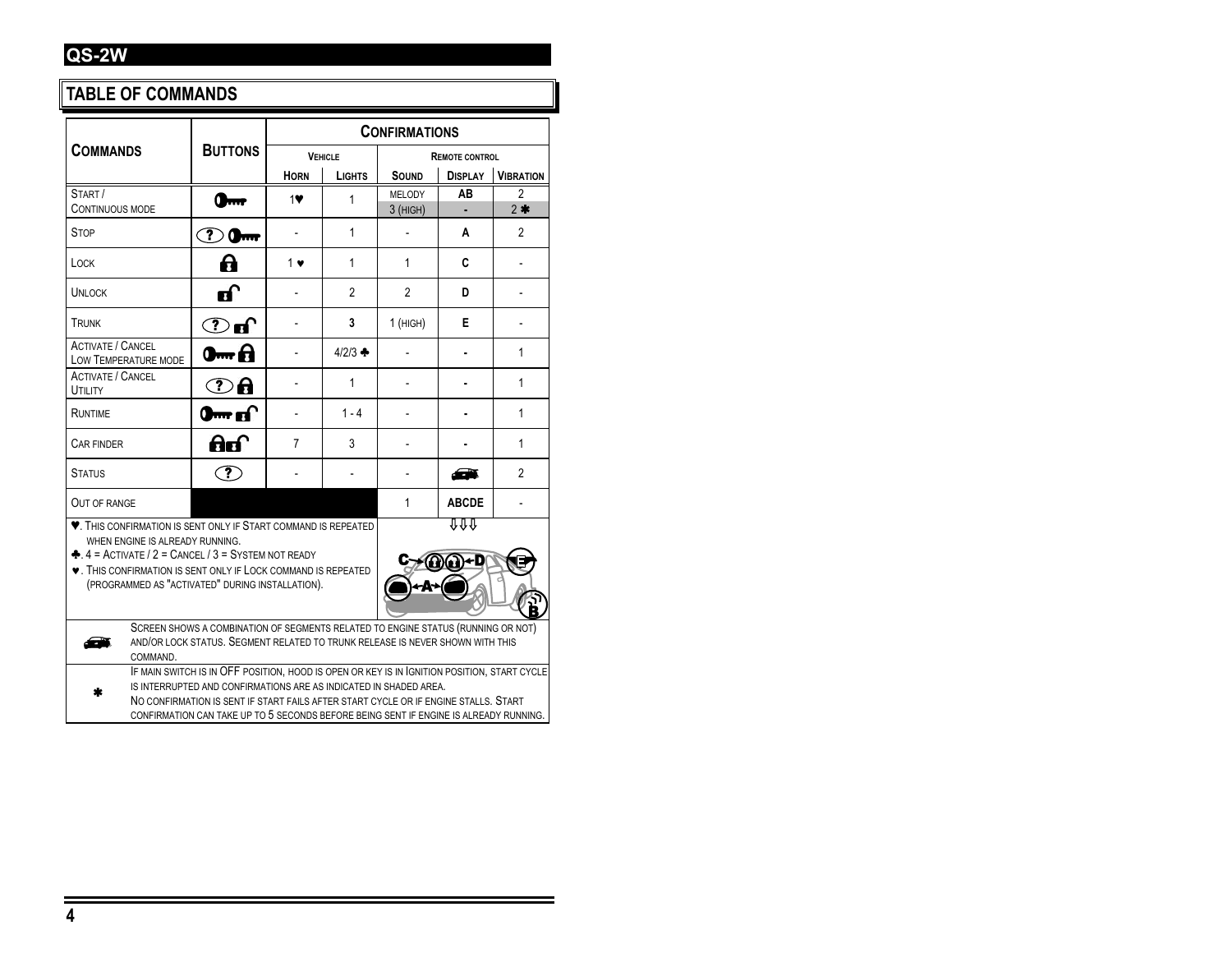### **CONFIRMATIONS**

#### **Sent by vehicle**

Confirmations sent by the vehicle are generated as soon as command is received by starter module. Your remote starter will always confirm that the command has been received, either by sounding the horn or by flashing the parking lights.

Parking light confirmation is mandatory while horn confirmation is optional (programmable) and requires an additional connection and equipment during installation.

#### **Sent by remote control**

Display flashes three times then stays on for 15 seconds, after which remote control switches to sleep mode.

The signals that generate these confirmations come from the vehicle and are sent only once after remote control has sent a command.

Confirmations sent by the remote control may be neutralized by radio or electromagnetic interference from nearby electronic devices. If you do not receive any confirmation in a given place, move away from electronic devices then press Status command; starter module will indicate lock status and if engine is running.

#### **START COMMANDS**

#### **STARTING THE ENGINE**

To start engine, press **Orre** button.

The system automatically adjusts ignition duration for your type of vehicle; parking lights flash once (duration: four seconds) then stay on all the time engine is running.

If more than one command is sent, each successive start command resets runtime to the beginning, parking lights flash once to confirm command has been received and horn sounds once to let you know engine is already running.

| Confirmation | ∟iahts | Horn | Sound | Melody | Display | AB | $\cdots$<br>Vibration |  |
|--------------|--------|------|-------|--------|---------|----|-----------------------|--|
|              |        |      |       |        |         |    |                       |  |

In this case, remote control confirmations indicate that command has been received but not if the start sequence was successful or not. To check if engine has started, see Status command on next page.

If main switch is in OFF position, key is in Ignition position or hood is open, the start will be interrupted and confirmations will be different.

| onth.<br>ırmatıon | .iahts | Horn | Sound | high). | <b>Display</b> | $\overline{\phantom{a}}$ | $\cdots$<br>Vibration |  |
|-------------------|--------|------|-------|--------|----------------|--------------------------|-----------------------|--|
|                   |        |      |       |        |                |                          |                       |  |

#### **IF ENGINE DOES NOT START**

If your system cannot start engine at first attempt, it will wait a few seconds then try again; it could try again twice depending on reason for failure to start.

After three attempts, it will shut down automatically and wait for a new command. In this case, confirmations sent by the vehicle are the same, but remote control does not send any confirmations.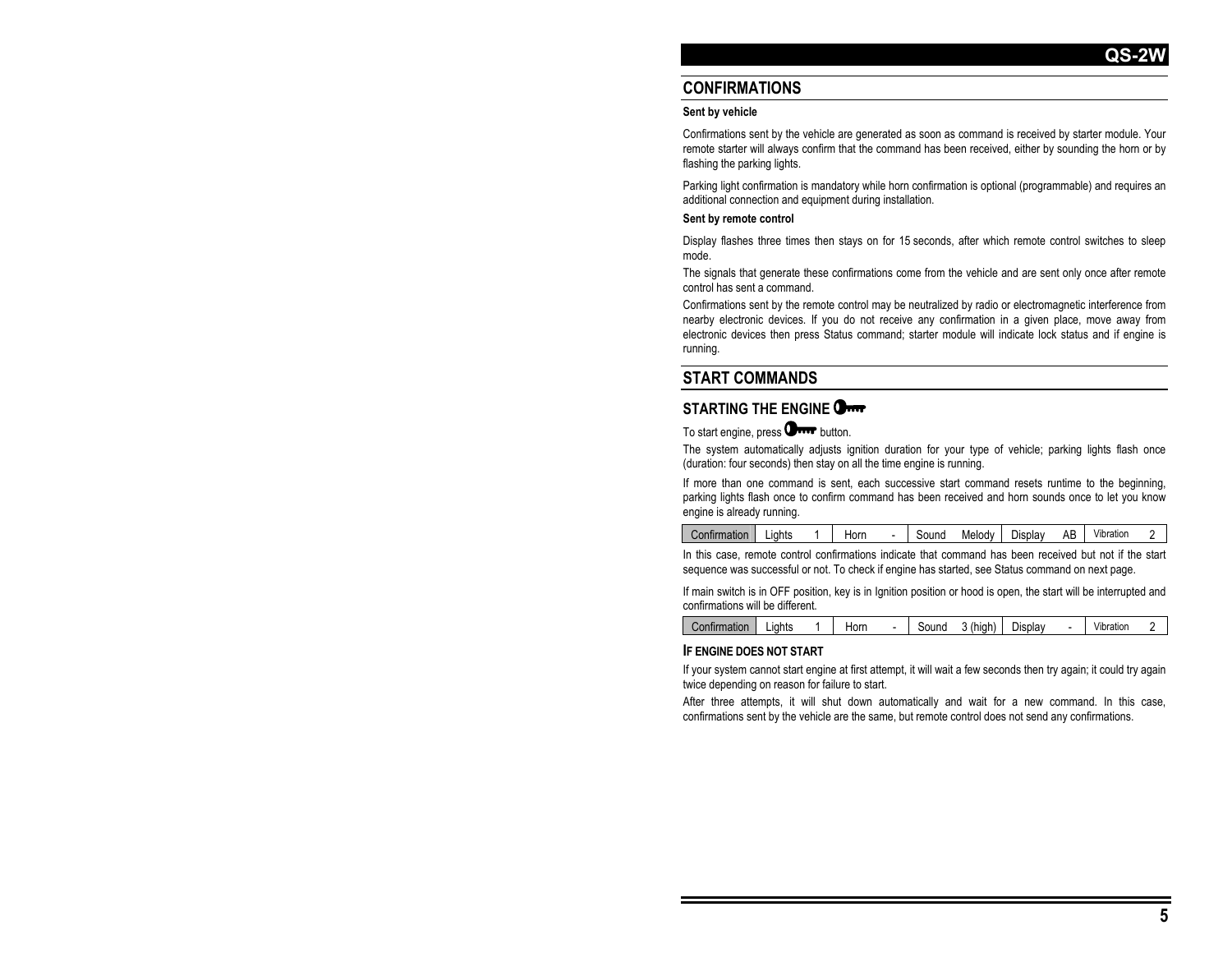#### **UPON ENTERING YOUR VEHICLE...**

- Do not apply brakes; this will stop engine immediately.
- Insert ignition key and turn it to **ON** position.



#### **DO NOT TURN IGNITION KEY TO START POSITION.**

Drive as usual.

## **STATUS** <sup>?</sup>

When this command is sent, command module checks engine status (running or not) and lock status, then retransmits this information to remote control which indicates the results on the LCD display with a combination of pictograms.

Pictograms **and indicate lock status and pictogram**  $\Omega$ , if it appears on the display, indicates that engine is running.

Pictograms representing the parking lights indicate that command has been received.

When remote control receives a confirmation, it flashes the relevant pictograms and vibrates twice.

If vehicle is out of range, display flashes **all pictograms** and remote control beeps to indicate that command could not be received by either the control module or the remote transmitter.

#### **ENGINE RUNTIME**

Your engine will stop automatically after a preset time (see SETTING RUNTIME on page 8). Parking lights will stay on as long as engine is running.

#### **TRIGGER INPUT**



Your remote starter is equipped with a negative trigger (pulse) input.

This input can be connected to another remote control device or to a timer output (optional).

If this input is connected, consult this device's manual or ask your technician which command controls Start/Stop function.

Start/Stop commands received on this input are ignored while engine is running on a remote start.

| mation<br>шш | .iahts | Horn | .<br>puullu | D.<br>Display | Vibration |  |
|--------------|--------|------|-------------|---------------|-----------|--|
|              |        |      |             |               |           |  |

#### **CONTINUOUS MODE**

Continuous Mode function lets you remove key from ignition while leaving engine running. This convenient feature allows you to leave vehicle for short periods of time while climate controls remain on.

To access Continuous Mode, send Start command while engine is idling (see STARTING THE ENGINE on page 5).

Parking lights, engine and preset accessories will remain on for the duration of the programmed runtime (see SETTING RUNTIME on page 8).

Remove key, exit vehicle and lock doors. All safety devices will remain active.

If you return to your vehicle before runtime has elapsed, just turn key to **ON** position and depress brake pedal.

| Confirmation<br>.iahts<br>Horn | Melody<br>Sound | ΔΗ<br>Display<br>ᇺ | $\cdots$<br>Vibration |
|--------------------------------|-----------------|--------------------|-----------------------|
|--------------------------------|-----------------|--------------------|-----------------------|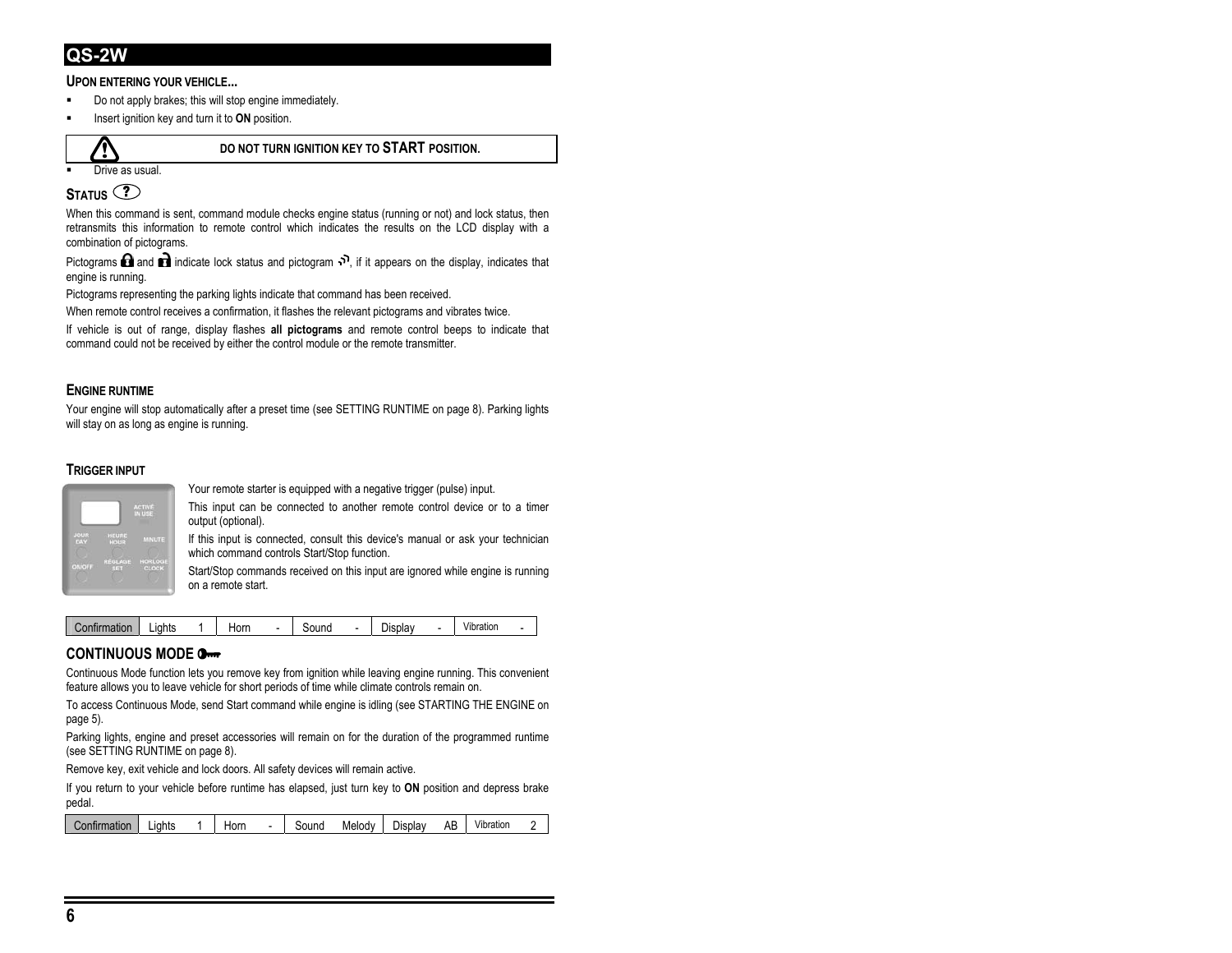#### **WHAT STOPS THE ENGINE**

For your safety, engine will not start or will stop if:

- Remote control sends a Stop message.
- Hood is open.
- Brakes are applied.
- Engine is over-revving.
- Main switch is **OFF**.

#### **MAIN SWITCH**

Main switch is usually mounted under dashboard. It is a toggle **ON**/**OFF** switch that is used to cancel start functions.

It does not disable other commands which remain active.



#### **STOP 2 0-**

When engine is running on a remote start, you can turn it off by pressing  $\odot$  and  $\Box$  buttons simultaneously.

| <b>Confirmation</b> | -iahts | Horn | - | sound | -<br>Jisplav | $\cdots$<br>Vibratior | - |
|---------------------|--------|------|---|-------|--------------|-----------------------|---|
|                     |        |      |   |       |              |                       |   |

## **LOW TEMPERATURE MODE**

In Low Temperature (Sentinel) mode, system starts your engine automatically when temperature falls below a preset level.

Engine will run for programmed runtime, after which system will wait 2½ hours and then start engine again if temperature is still below preset level.

To activate/cancel Low Temperature mode, press  $\mathbf{0}$  and  $\mathbf{\Omega}$  buttons simultaneously.

#### **When mode is activated:**

Parking lights will flash 4 times, then, if temperature is below preset level, engine will start.

If temperature is above preset level, system waits until it goes below preset level before starting engine. If system cannot execute command (for example, hood is open), confirmation will be different (lights: 3).

#### **When mode is cancelled:**

Parking lights will flash twice to confirm that mode is cancelled. Applying brakes also cancels Low Temperature mode.

Confirmation Gee TABLE OF COMMANDS on page 4.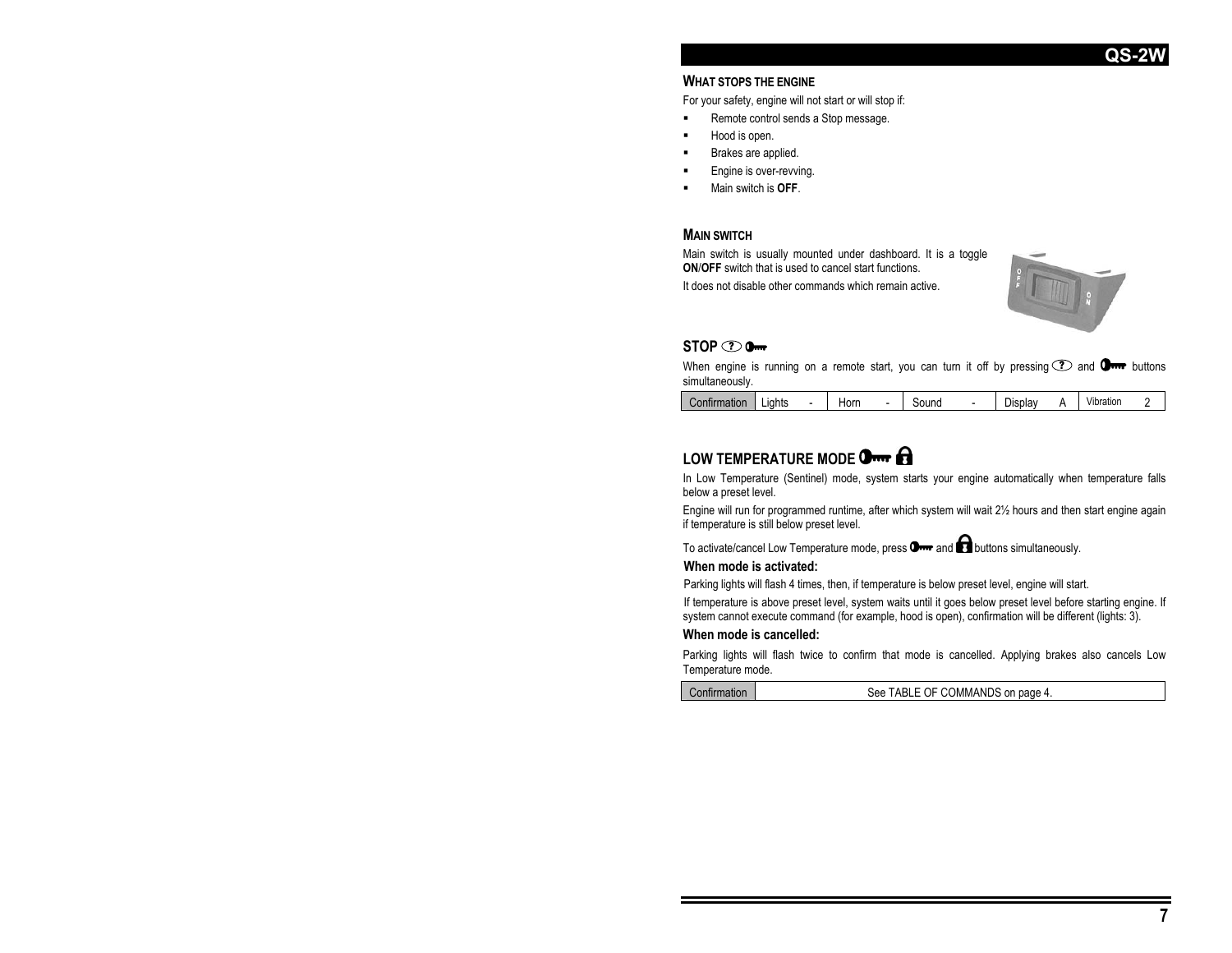## **SETTING RUNTIME** O-**FI**

Press  $\mathbf{O}$  and  $\mathbf{O}$  buttons simultaneously (parking lights: 1 - 4).

Parking lights flash one to four times to indicate selected runtime (see table opposite).

If you send this command while ignition circuits are activated (by remote or key), runtime does not change but confirmation is sent to indicate last selection.

If Low Temperature (Sentinel) mode is already activated when this command is sent, command sets or indicates **Low Temperature mode runtime.** 

| Number of<br>flashes | Runtime     |
|----------------------|-------------|
|                      | 2 minutes 1 |
| 2                    | 4 minutes   |
| 3                    | 8 minutes   |
|                      | 18 minutes  |

**Note:** Runtime is doubled for a diesel engine.

## **LOCK/UNLOCK COMMANDS**

If vour vehicle is equipped with electric door locks, several functions can be operated by remote control. These features are optional and may require purchasing additional equipment. Consult your dealer for advice.

Following systems can be controlled:

- Door locks
- Trunk or hatchback release
- Interior lights

## **LOCK**

Press **button** (lights: 1). Doors are locked and parking lights flash once to confirm command has been received. If command is repeated, horn sounds to confirm that system has received the command.

| miirmation | Lights | Horn | ۰ | sound | $\overline{\phantom{0}}$<br>Jisplav | Vibration |  |
|------------|--------|------|---|-------|-------------------------------------|-----------|--|
|            |        |      |   |       |                                     |           |  |

## **UNLOCK**

Press **button** (lights: 2). Doors are unlocked and parking lights flash twice to confirm command has been received.

Unlock function can be programmed and connected so that the first Unlock command only unlocks the driver's door, while a following Unlock command unlocks the other door(s).

Dome light will come on for 30 seconds every time Unlock command is sent.

This 30-second duration is cancelled when Lock command is sent, brakes are applied or key is inserted in ignition and turned to ON position.

This function is optional and requires an additional connection and equipment during installation.

|  | `onfirmation. | ∟iahts | Horn | sound |  | $\sim$<br>∪splav |  | <br>Vibration |  |
|--|---------------|--------|------|-------|--|------------------|--|---------------|--|
|--|---------------|--------|------|-------|--|------------------|--|---------------|--|

<sup>1</sup> A runtime of 2 minutes (4 minutes for a diesel engine) is not recommended for most vehicles unless you intend to drive off immediately after the remote start. This selection is not available in Low Temperature mode.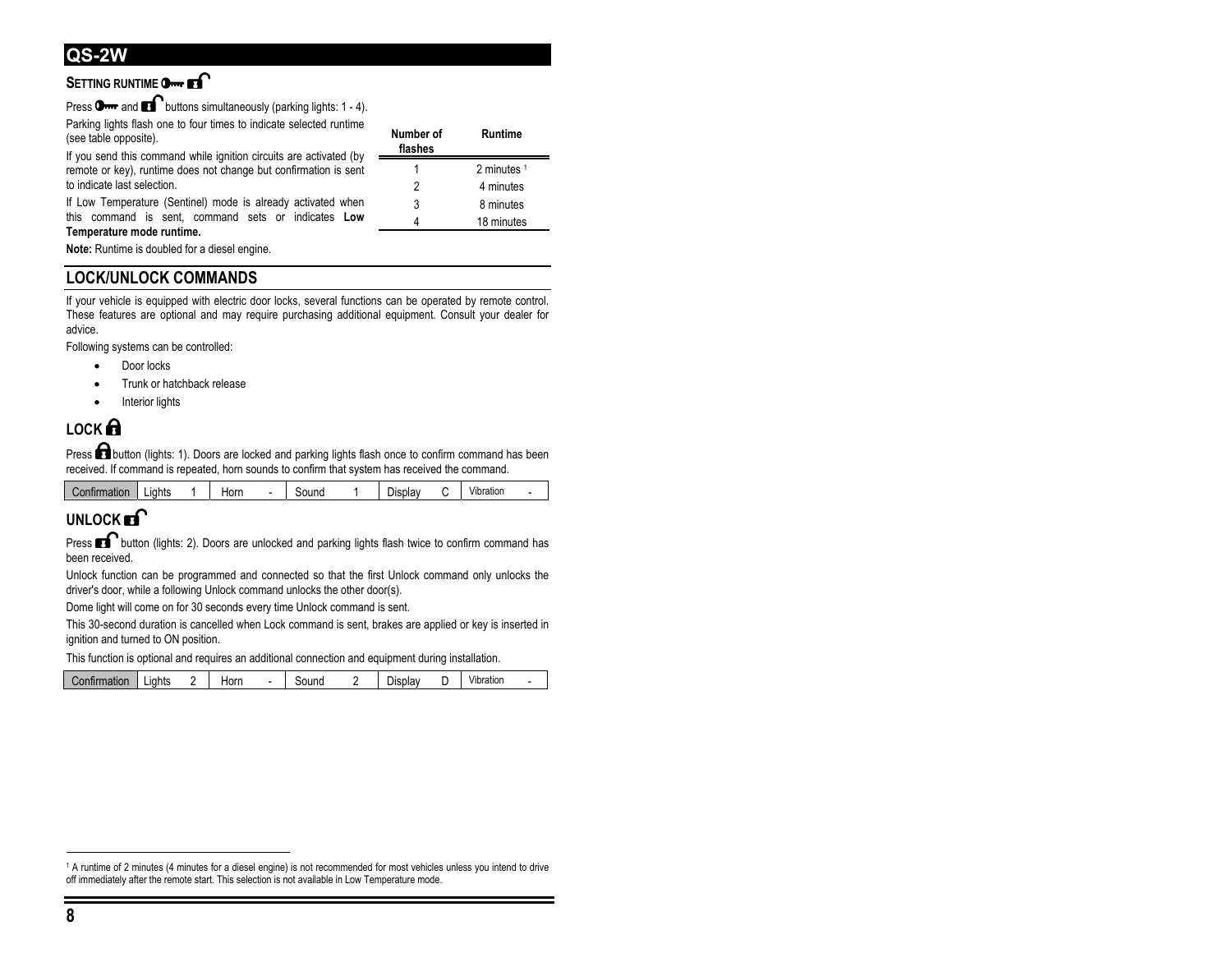## **TRUNK RELEASE ?**

Press  $\odot$  and  $\blacksquare$  buttons simultaneously. Trunk releases and parking lights flash three times to confirm command has been received.

Trunk cannot be released if key is in **ON** position. In this case, lights flash once to confirm command has been received and that trunk could not be released.

If you are not sure you received a confirmation, repeat command. The system will repeat the confirmation as often as you wish.

If your vehicle is equipped with a security system, do not forget to rearm it after closing trunk (Lock command).

| <i>C</i> onfirmation | .iahts | Horn | - | Sound | (hiah | ∪splav | - | $\cdots$<br>Vibratior |  |
|----------------------|--------|------|---|-------|-------|--------|---|-----------------------|--|
|                      |        |      |   |       |       |        |   |                       |  |

#### **AUTOMATIC LOCK/UNLOCK**

Programmable as **Active** or **Inactive** during installation.

This function locks doors when ignition key is in **ON** position, engine is running and brakes are applied. Doors are unlocked when key is turned from **ON** to **OFF** or when Continuous Mode is activated.

If Unlock function is set to unlock only driver's door on the first command, Automatic Unlock function will unlock driver's door only. If dome light is connected to system, it comes on when an Automatic Unlock occurs.

This function is: Active  $\lceil$ Inactive

## **OTHER COMMANDS**

#### **ANTITHEFT (CIRCUIT DISABLER)**

Programmable as **Active** or **Inactive** during installation.

Your Remote Starter is equipped with an Antitheft system. This system consists of an output that controls a relay that cuts all circuits required to operate your vehicle (optional connection).

There are two types of Antitheft system.

#### **"Passive Arming" type Antitheft**

This type of Antitheft system arms automatically when ignition key is turned from **ON** to **OFF** and remains **OFF** for one minute. It can also be armed manually by sending a Lock command (unless ignition key is in **ON** position).

#### **DISARMING**

Antitheft system is disarmed for one minute when you send an Unlock command.

If ignition key is not turned to **ON** position within one minute, system automatically rearms, thus preventing an intruder from starting your vehicle, even with ignition key.

It can be connected so that horn sounds if an intruder tries to start your vehicle when Antitheft is armed.

#### **"Active" type Antitheft**

This type of Antitheft system is armed by sending a Lock command (unless ignition key is in **ON** position) and is disarmed by sending an Unlock command.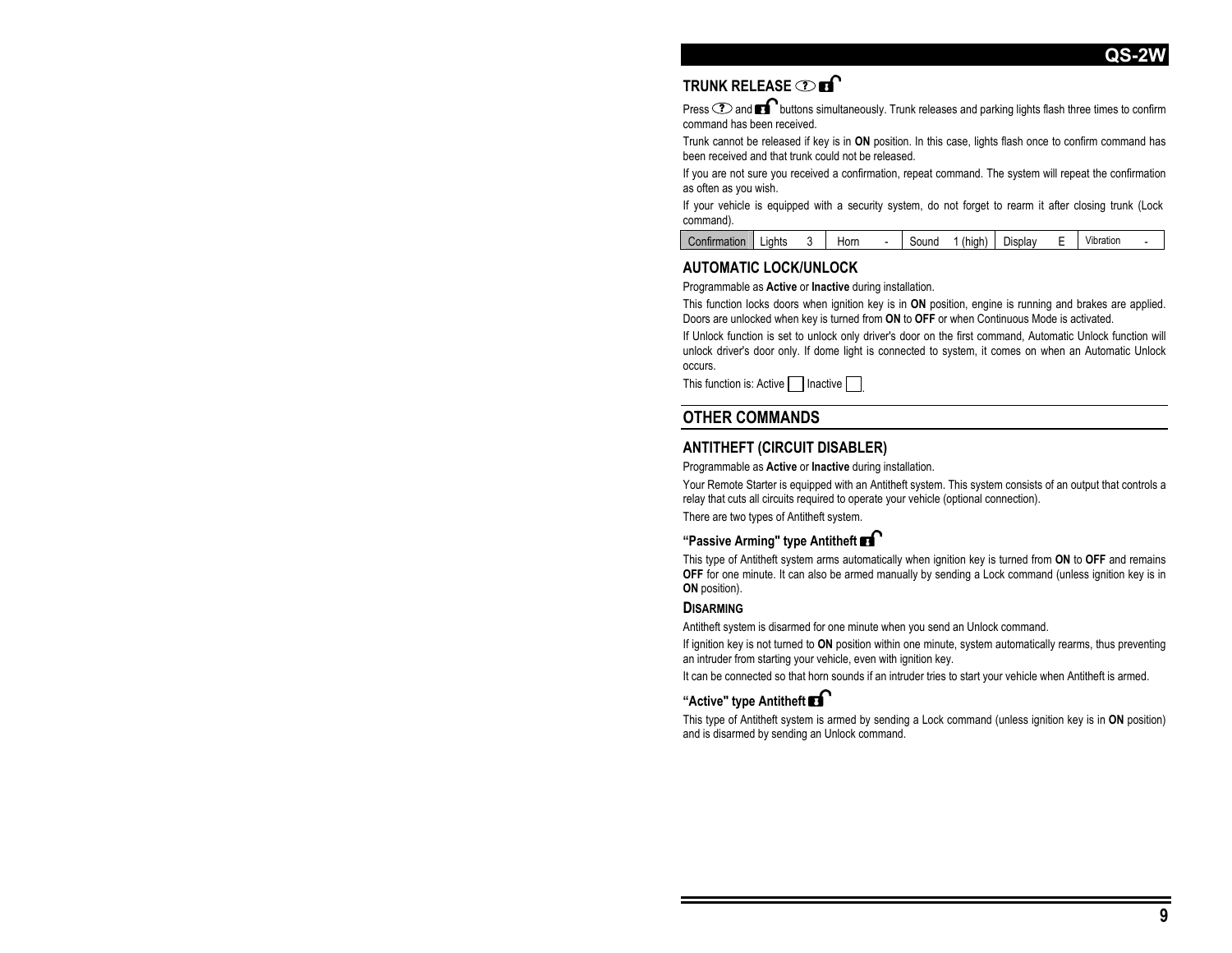#### **VALET MODE**

Valet mode allows you to disarm Antitheft system whenever your vehicle is left with someone else, for servicing for example.

**TO ACTIVATE VALET MODE**, turn key to ON position then press Valet switch until antitheft status indicator stops flashing (approximately 3 seconds).

**TO DEACTIVATE VALET MODE**, turn key to ON position then press and hold Valet switch for at least 3 seconds. To confirm Valet deactivation, send Lock command and check that antitheft status indicator starts flashing.

Note that Valet mode is automatically deactivated when ignition circuit is energized for the tenth time after being activated.

#### **UTILITY COMMAND**

An additional command allows you to control most of the vehicle accessories depending on what was connected during installation (headlights, defroster, etc.). For more information, check with your technician.

To activate this function, press  $\odot$  and  $\bullet$  buttons simultaneously.

The accessory associated with this command (

|  |  |  | is activated for: 1 sec. $\Box$ , 1 min. $\Box$ or 8 min. $\Box$ , depending on the programming. |
|--|--|--|--------------------------------------------------------------------------------------------------|
|--|--|--|--------------------------------------------------------------------------------------------------|

You can terminate this runtime by repeating the command.

| mation | uahts<br>- | Horn | sound | $\overline{\phantom{0}}$<br>$D$ splav | Vibration |  |
|--------|------------|------|-------|---------------------------------------|-----------|--|
|        |            |      |       |                                       |           |  |

# **CAR FINDER Art**

Press  $\bigcap$  and  $\bigcap$  buttons simultaneously.

This function sounds the **horn** (short melody) and flashes the **parking lights** so you can locate your vehicle in a large parking lot.

| Vibration<br>Horn<br>∟iahts<br>sound<br>Confirmation<br>⊃isplav<br>- |
|----------------------------------------------------------------------|
|----------------------------------------------------------------------|

## **CODE LEARNING OF ADDITIONAL TRANSMITTER(S)**

Four different remote controls can be programmed for a given vehicle. If a fifth remote is added, the first remote is deleted.

**Note**: When the first code learning command is sent, all the old codes are cleared out. therefore if you want to add a new remote, all the old ones must be reprogrammed as well.

One or more remote transmitters can be added. To do this, the programming is accessed as follows:

- Open hood
- **Place key in the ignition and turn to the "RUN" position**
- Apply the brakes once
- You now have 10 seconds to turn the key from "RUN" to the "STOP" position 3 times.
- If this sequence is correctly carried out, the control module flashes parking lights (4 flashes). You may then proceed to the next step.
- Press any button on the new remote control. When access code of new remote control is memorized, the control module will confirm with flashing parking lights (1 flash).
- Repeat the above procedures for each remote control that has to be programmed (up to 4 remotes).
	- Apply the brakes.

New remote(s) is (are) now added to the system.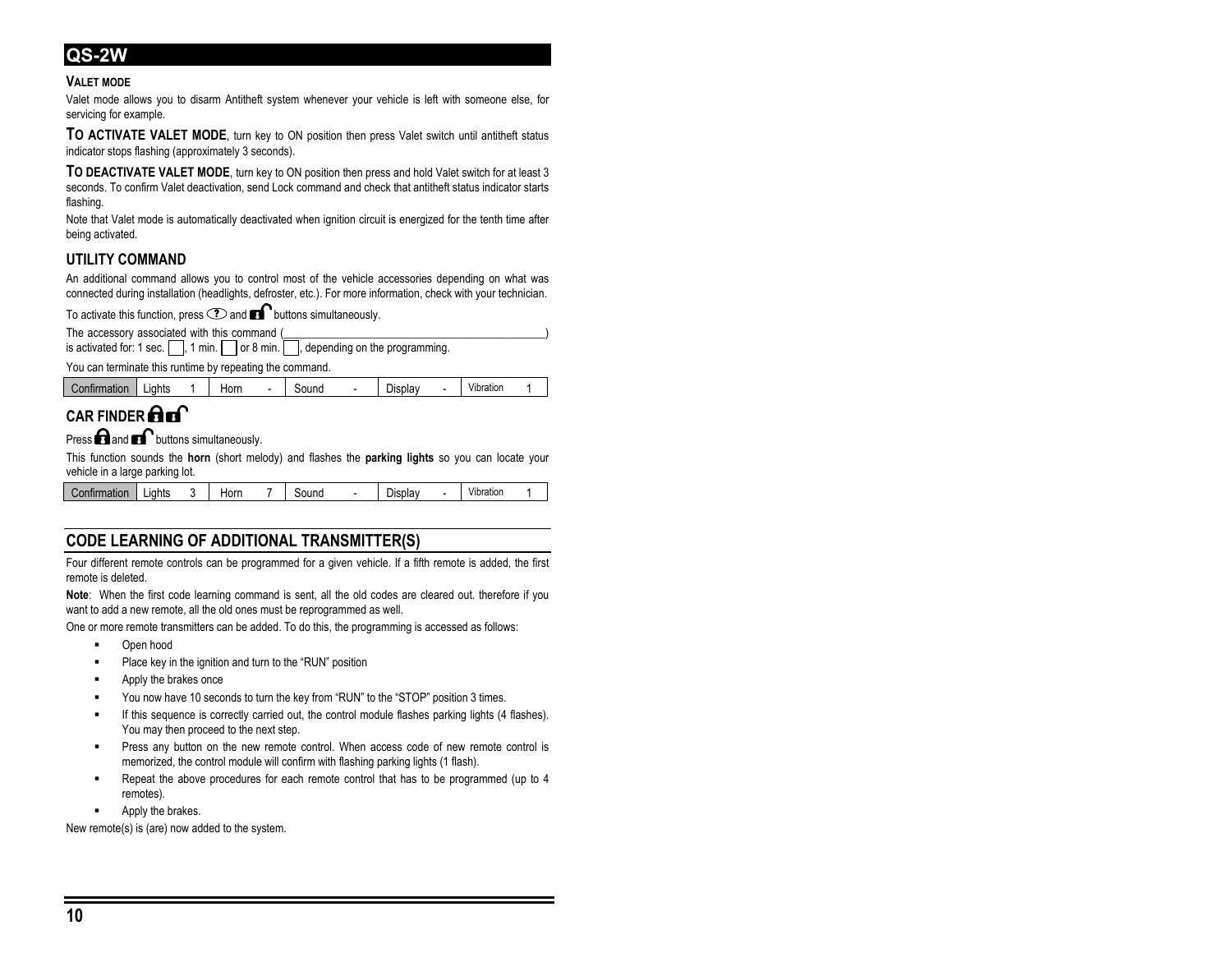# **SAFETY CHECKS**

In order to maintain a high safety standard, proceed with the following checks every month.

## **HOOD SWITCH**

- Remote start your vehicle.
- Open hood.

Engine should stop as soon as hood is opened.

If engine does not stop immediately, turn main switch to **OFF** position **and leave it off until situation is rectified.** Contact your service center.

## **GEARSHIFT CHECK**

If key must be in ignition for gearshift to be moved out of **P**, your vehicle is safe as long as keys are kept away from children.

If, on the other hand, gearshift can be put in gear without key being in ignition, proceed with this simple check.

- Put gearshift in gear.
- Remain in the vehicle and be ready to apply brakes.
- Start vehicle with remote starter.
- Repeat these steps with gearshift in every position other than **Park** and **Neutral**.

If starter reacts within 90 seconds (which would be abnormal), turn main switch to OFF position **and leave it off until situation is rectified**. Contact your service center.

- With gearshift in **P**, start vehicle with remote starter.
- Remain in vehicle and **be ready to apply brakes**.
- **Without applying brakes**, move gearshift out of P.

If, without applying brakes, engine does not stop immediately (which would be abnormal), turn main switch to **OFF** position **and leave it off until situation is rectified.** Contact your service center.

## **REPLACING OR BOOSTING VEHICLE BATTERY**

If you have to replace or boost your battery for any reason, turn main switch to **OFF** position **and leave it OFF until battery is replaced or fully charged.**

#### **Reversing polarity when boosting your battery could permanently damage your remote starter.**